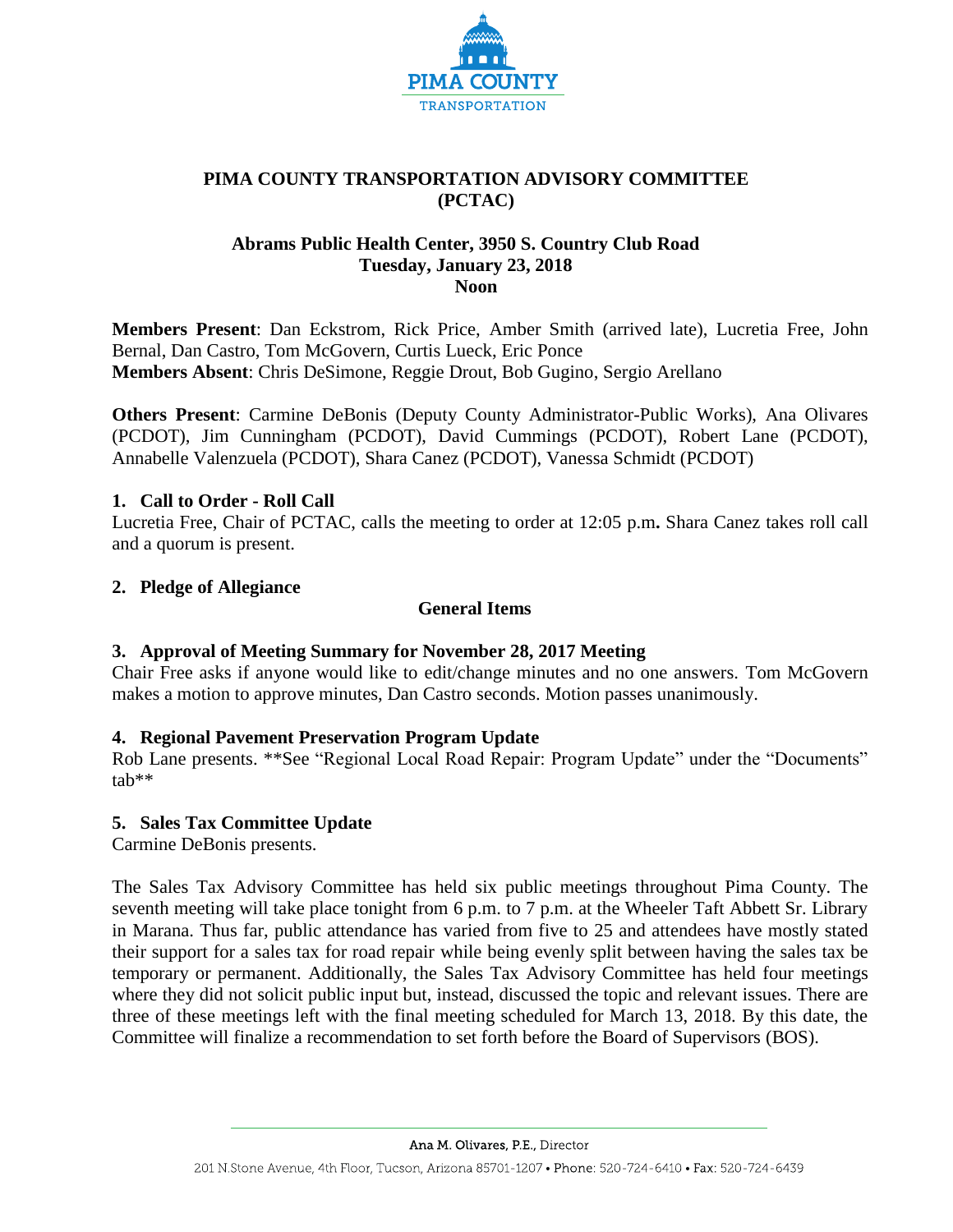In addition to the public forums, there are online feedback forms available to the public. Over 100 feedback forms have been submitted and indicate slightly more public support for a sales tax than not. Within those that support the sales tax, there is an even split between those who want the tax to be temporary and those who want it to be permanent. A prominent theme within the "Comments" section of the feedback form is a request for assurance that the sales tax funding be used as intended. To comply with this request, the program could have a separate fund set up that would be subject to audit by the Arizona Auditor General's office and an independent auditor if so desired. Furthermore, the program can present an ordinance voted on by the BOS that would end the sales tax if funds are used outside of their intended purpose. Establishing Intergovernmental Agreements (IGAs) would also ensure that monies be appropriately distributed in regards to other jurisdictions.

PCTAC members ask about the impact of a sales tax on low-income communities. \*\*See "Impact of a Possible Half-Cent County General Sales Tax on Low-Income Households" under the "Documents" tab\*\*. To offset the regressive nature of a proposed sales-tax, members discuss possibilities such as prioritizing roadway repair within low-income communities as well as offering tax-credits to low-income individuals.

#### **6. Draft Sales Tax Implementation Plan Ordinance and Road Repair Plan for Discussion** Carmine DeBonis continues presenting.

Staff has prepared a 10-year draft plan for repairing Pima County roads that includes an incremental property-tax relief if the sales tax were to be adopted. This plan will be discussed during the February 6, 2018 BOS meeting. The plan entails improving the conditions of existing poor/failed roadways and incorporating them into a routine maintenance cycle. The \$527 million plan includes the following funding sources: the aforementioned sales tax increase, a natural increase in Highway User Revenue Funds (HURF) due to time and population increase and a reduction in debt service payments. \$370 million would be allocated to road repair and the balance would go towards pavement preservation efforts to get roadways back on a normal maintenance schedule.

The sales-tax ordinance would be a precursor ordinance adopted by the BOS that would lead to an eventual vote on the implementation of a sales tax. It would include a provision to cease the sales tax if monies were not used as intended. Currently, enactment of a countywide sales tax does require a unanimous vote from the BOS.

#### **6. Department of Transportation Improvement Plan**

Ana Olivares presents. \*\*See "Transportation Improvement Plan & Fiscal Year 2019 Budget" under the "Documents" tab.